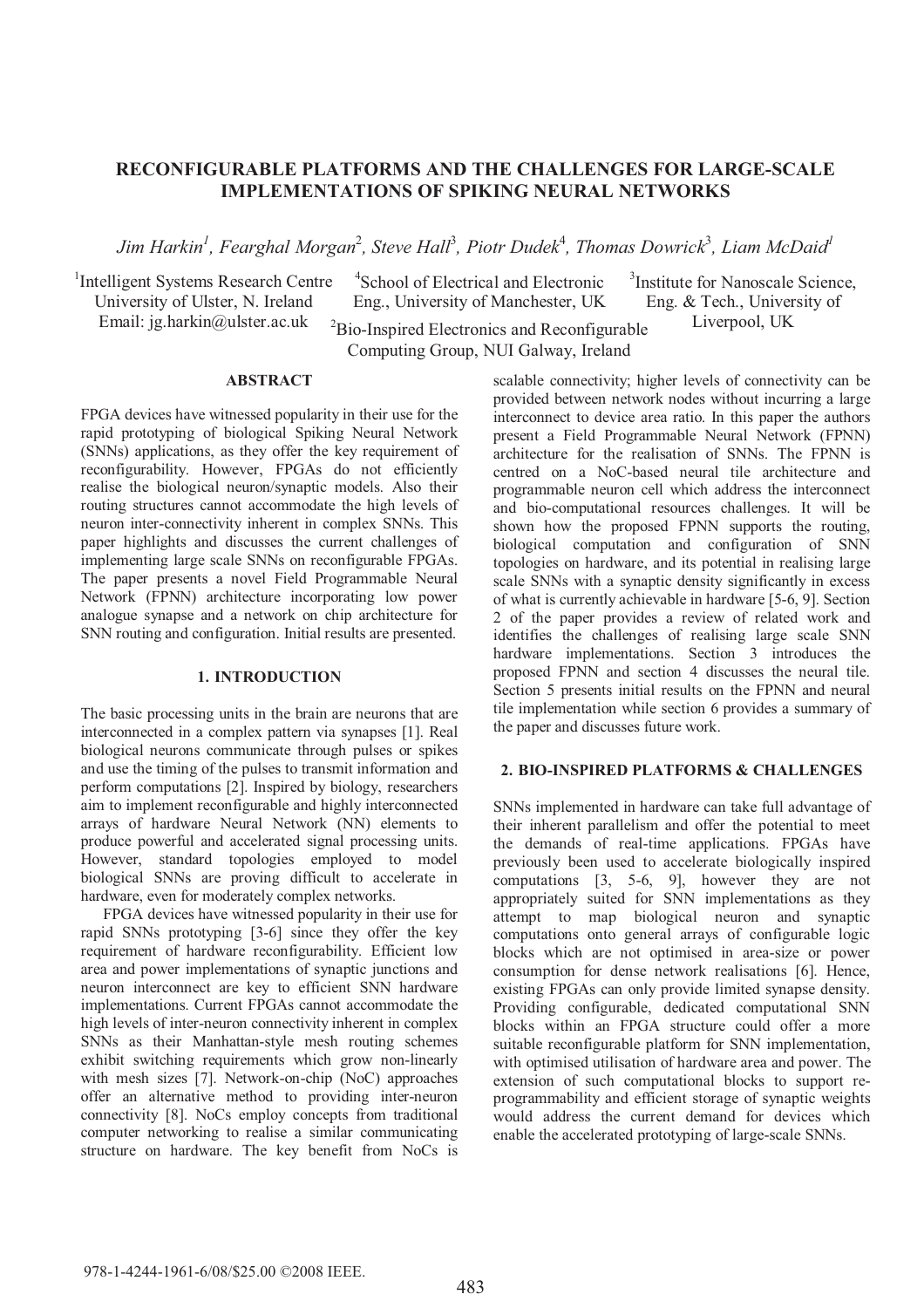#### **2.1. Scalable Interconnectivity**

Increasing SNN neuron density results in a non-linear interconnect growth. For example a 2-layered feed forward fully interconnected network with *m* neurons per layer exhibits an interconnect density of  $m^2$ , which rapidly increases as the number of neurons per layer increases. Neuron interconnection in current FPGAs is typically achieved using diagonal, segmented or hierarchical 2 dimensional routing structures [10], where the switching requirements grow non-linearly with the number of logic units on the device. This FPGA interconnect challenge is a significant limiting factor in the suitability of FPGAs for SNN implementation as devices cannot accommodate the high levels of inter-neuron connectivity. Researchers have investigated several routing optimisations and topologies in attempts to improve the FPGA routing latency and performance [10-11]. Recently, researchers have investigated the use of networking concepts to address the connectivity problem of System-on-Chip using NoC topologies [12], and router architectures (asynchronous [13], circuit/packet and wormhole switching [14]). The key benefit however from using the NoC is scalable connectivity; higher levels of connectivity can be achieved without excessive interconnect-to-device area.

The SNN interconnect problem is similar to that of SoCs; SNNs have large numbers of neurons (typically in excess 1,000 for complex applications), which exhibit high inter-neuron connectivity requirements. Current attempts to realise SNN using time-multiplexed multi-processors in FPGAs have had limited success with only small numbers of neurons implemented due to connectivity issues [4, 6-7]. Multi-processor approaches using network-type communication structures are also under investigation [13]. However, in general these approaches do not accommodate the dedicated computational requirements of the biological neurons and the temporal dynamics of SNN. Reported implementations provide sub-optimal strategies which inefficiently attempt to 'force-fit' SNN into current regular data-path multi-processor architectures.

Several full-custom architectures have been proposed [9, 15] which aim to address the inefficiencies of FPGAs by including optimised synaptic cells and bus-based address-event representation routing structures. However, these architectures cannot scale due to limited connectivity between neurons, and their 'fixed' full-custom nature prohibits reconfigurable SNN topologies.

### **2.2. Key Challenges**

A major challenge in the development of bio-inspired platforms is efficient hardware implementation strategies that can support large scale low-power realisations and reprogrammable interconnect. In particular, the problem of SNN inter-neuron connectivity is prohibiting the implementation of biological scale NNs [1]. To address the large scale implementation issues of programmability, weight storage, power consumption, scalability and interneuron connectivity requires the creation of a new device architecture tailored to the requirements of SNNs. This paper proposed a custom Field Programmable Neural Network (FPNN) architecture which merges the programmability features of FPGAs and the scalable interconnectivity of NoCs with low-area/power spiking neuron cells. In particular, the FPNN will support the programmability of SNN topologies on hardware providing an architecture which will enable the accelerated prototyping and hardware-in-loop training. Earlier investigations by the authors in using NoC router strategies to realise artificial neural networks [16] has demonstrated benefits in network scalability. In addition, the authors have developed an initial custom low-area/power programmable synapse cell which demonstrates characteristics similar to real biological synapses [17-18].

### **3. FPNN ARCHITECTURE**

The proposed FPNN architecture is illustrated in Fig. 1(a) as a 2-dimensional array of interconnected neural tiles surrounded by I/O blocks. The neural tiles are connected in North, East, South and West directions forming a nearest neighbour connect scheme using a network of NoC routers. Each neural tile can be programmed to realise neuron-level functions. A SNN is realised on the FPNN architecture by programming the tile functionality and connectivity. For example, consider the interconnectivity requirements of a feed-forward (FF) 2-layered *n*x*m* SNN network with each neuron in layer 1 connected to *m* neurons in layer 2. When a neuron in layer 1 fires (spike), its pulse signal is propagated to the target neurons in layer 2 via dedicated individual lines. Using a NoC strategy, the same pattern of connectivity between layers is achieved in the FPNN through time-multiplexing of the communication channels between routers; allowing data to be propagated from source to destination which significantly reducing interconnect density. For example, spike events occurring in layer 1 are forwarded to the associated synapses of layer 2 via several router transmissions. The proposed NoC strategy uses individual routers to group *n* synapses using a novel structure referred to as a *neural tile*, illustrated in Fig. 1(b), and can be viewed as a macro block of the FPNN. For example, a feed-forward network with  $n=m=10^3$  neurons per layer would require *m* (10<sup>3</sup>) neural tiles each containing  $n(10^3)$  synapses; where each tile contains 1 of the post-synaptic neurons of layer 2. The aim of this strategy is to use the router of each tile to communicate spike events to and from its group of *n* synapses. This enables a reduced number of connections; for example, an SNN interconnect density of  $10^6$  (*n* x *m*) can be implemented using  $4x10^3$  (4 x *m connections*).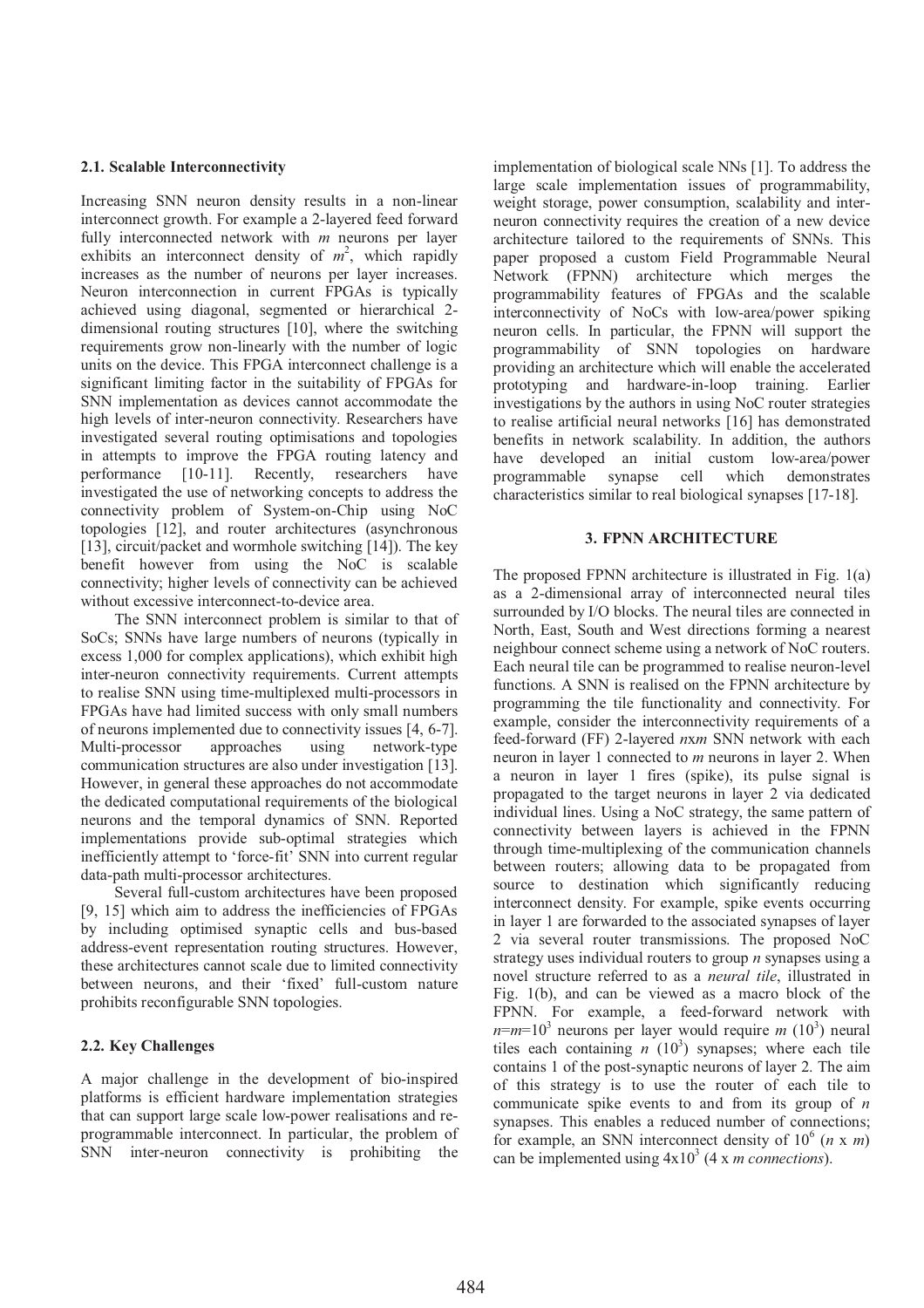

The *n* individual synapses in a neural tile are referred to as *synapse cells* and are combined with the point neuron to form the neuron cell. The synapse cell is analogue in nature and captures the pertinent features of real biological synapses [17]. The inputs and outputs to the synapse cells of a tile are controlled via the NoC router, whereby the spike-events of a spike-train are received/transmitted in the form of data packets from the neighbouring routers of a tile. Exploiting the relatively low-frequency of biological spike trains  $(\sim Hz)$  [2] enables the time-multiplexing of spike data on router paths between layers; enabling large parallel networks to be realised on the regular FPNN structure without physically incurring the traditional connectivity requirements. The proposed method of connecting tiles also enables multi-layered feed-forward and recurrent networks SNN topologies to be realised.

#### **4. FPNN NEURAL TILE**

The FPNN neural tile is illustrated in Fig.2 and highlights the connections between the NoC router, synapse cells and neuron. The packet-switched router implements 12-bit communication paths with buffer support. A round-robin scheduling policy is currently used although multicasting routing is currently being investigated to support spikeevent traffic. There are 6 main communication buses/lines:

- Spike I/P: initiates a spike on individual synapse cells.
- *Spike O/P*: receives spike events from the neuron.
- Mode: specifies runtime or configuration mode.
- *Indexing*: used to address individual synapse cells for receiving spike events or configuration data.
- ACK: acknowledges the correct synapse addressing.
- *Config Data*: feeds configuration data to the cells.

Each tile router has a unique address and the synaptic connectivity is specified using an Address Table (AT). The AT is programmed to specify the desired connectivity (topology) between tiles enabling spike events to be routed; a spike event is detected at the *Spike O/P* and the AT identifies which tiles must receive event notification. This data (source\target neuron) is transmitted in packets via tile routers until it is received by its destination tiles. The neural tiles operate in one of two modes: *runtime* or *programming*. In runtime mode the FPNN routes spike events and computes the programmed SNN functionality. In programming mode the FPNN is configured to realise particular neuron/synapse models and the desired SNN topology. Configuration data is delivered to the FPNN device in the form of data packets and contains information on the configuration of the router's AT, and the selection of cell synapse weights via programmable voltage lines *Vq*.



**Fig.2** Neural tile

A novel weight distribution and configuration storage architecture is presented in Fig.3 which allows any number or combination of the *P* synapses to be permanently hardwired to any weight voltage level, *Vq*. Each synapse captures key pertinent features of real synapses [17] such as long and short term plasticity, whereby for the latter, the synapse can be programmed to operate in either the facilitation or depression states. In keeping with biological plausibility, weight updates for long term plasticity should be governed by a Hebbian-based rule [18], whereby each synapse can be configured with a weight voltage  $V_q$ , whose value is derived from this rule after a period of training.



**Fig.3** Synapse cell architecture

Currently the authors envisage an off-line training procedure whereby the synapse weights are determined by an appropriate algorithm and then the switches,  $S_1-S_p$ , are programmed via storage latches to hard-wire a weight to an associated synapse. This enables the accumulation of *x*